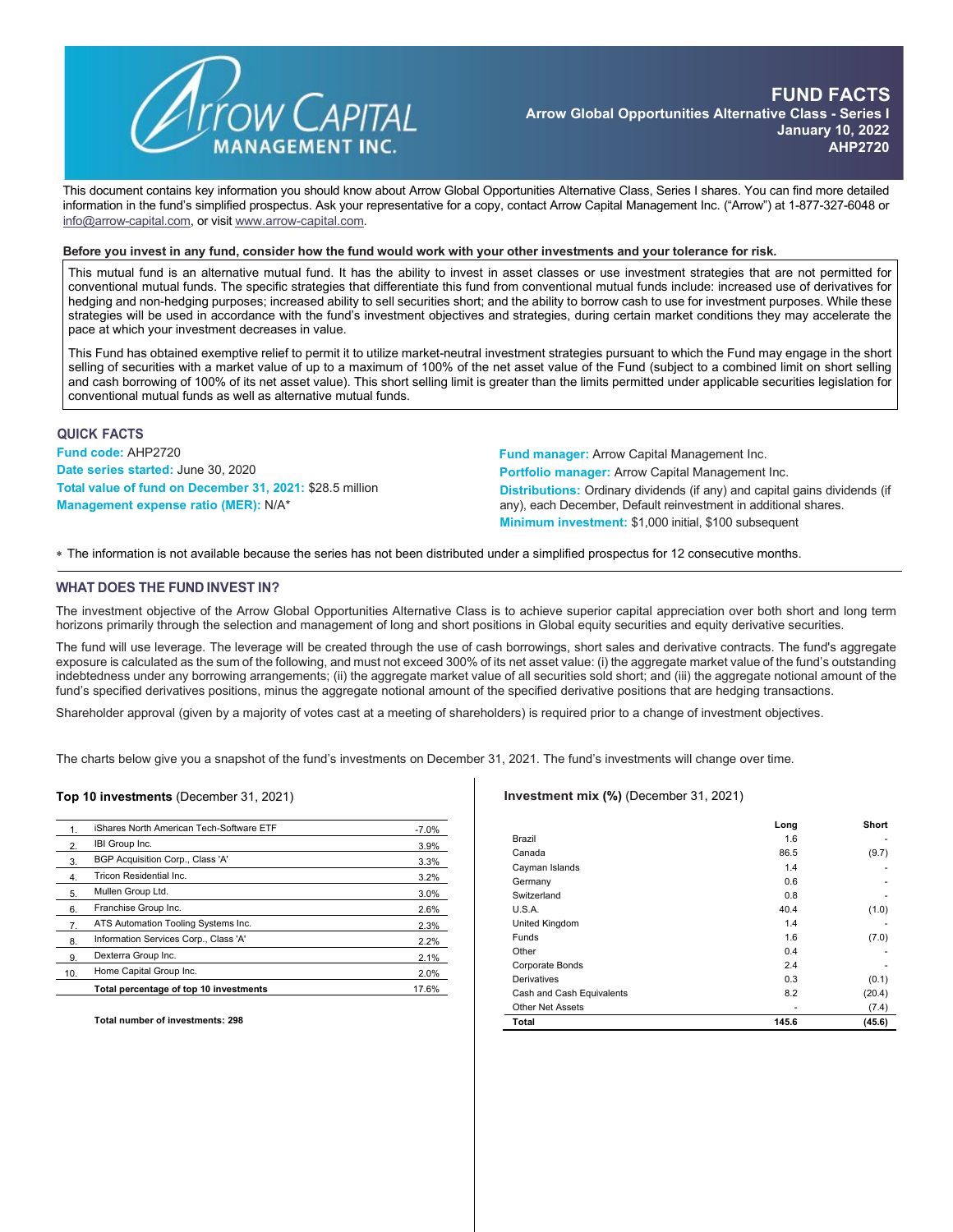# **HOW RISKY IS IT?**

The value of the fund can go down as well as up. You could lose money.

One way to gauge risk is to look at how much a fund's returns change over time. This is called "volatility".

In general, funds with higher volatility will have returns that change more over time. They typically have a greater chance of losing money and may have a greater chance of higher returns. Funds with lower volatility tend to have returns that change less over time. They typically have lower returns and may have a lower chance of losing money.

# **Risk rating**

Arrow has rated the volatility of this fund as **medium**.

This is a new fund and as such the risk rating is an estimate only by Arrow Capital Management Inc. Generally, the rating is based on how much the fund's returns have changed from year to year. It doesn't tell you how volatile the fund will be in the future. The rating can change over time. A fund with a low risk rating can still lose money.



For more information about the risk rating and specific risks that can affect the fund's returns, see "*What are the Risks of Investing in the Fund?*" section in the fund's simplified prospectus.

### **No guarantees**

Like most mutual funds, this fund doesn't have any guarantees. You may not get back the amount of money you invest.

# **HOW HAS THE FUND PERFORMED?**

This section tells you how Series I shares of the fund have performed since inception. Returns are after expenses have been deducted. These expenses reduce the fund's returns.

The fund was not a reporting issuer from inception of June 30, 2020 to January 10, 2022. Expenses of the Fund would have been higher during such period had the Fund been subject to the additional regulatory requirements applicable to a reporting issuer. The financial statements of the Fund are posted on the fund's website and are available to investors upon request.

### **Year-by-year returns**

This chart shows how shares of the fund has performed over the past year. The fund did not decline in value in the past year. The range of returns and change from year to year can help you assess how risky the fund has been in the past. It does not tell you how the fund will perform in the future.



#### **Best and worst 3-month returns**

This table shows the best and worst returns for Series I shares of the fund in a 3-month period over the past year. The best and worst 3-month returns could be higher or lower in the future. Consider how much of a loss you could afford to take in a short period of time.

|                     | <b>Return</b> | 3 months ending   | If you invest \$1,000 at the beginning of the period |
|---------------------|---------------|-------------------|------------------------------------------------------|
| <b>Best Return</b>  | 51.4%         | February 28, 2021 | Your investment would rise to \$1.514                |
| <b>Worst Return</b> | $-2.8\%$      | July 31, 2021     | Your investment would fall to \$972                  |

## **Average return**

A person who invested \$1,000 in the fund on June 30, 2020 would have \$2,286 on December 31, 2021. This works out to an annual compound return of 73.3%.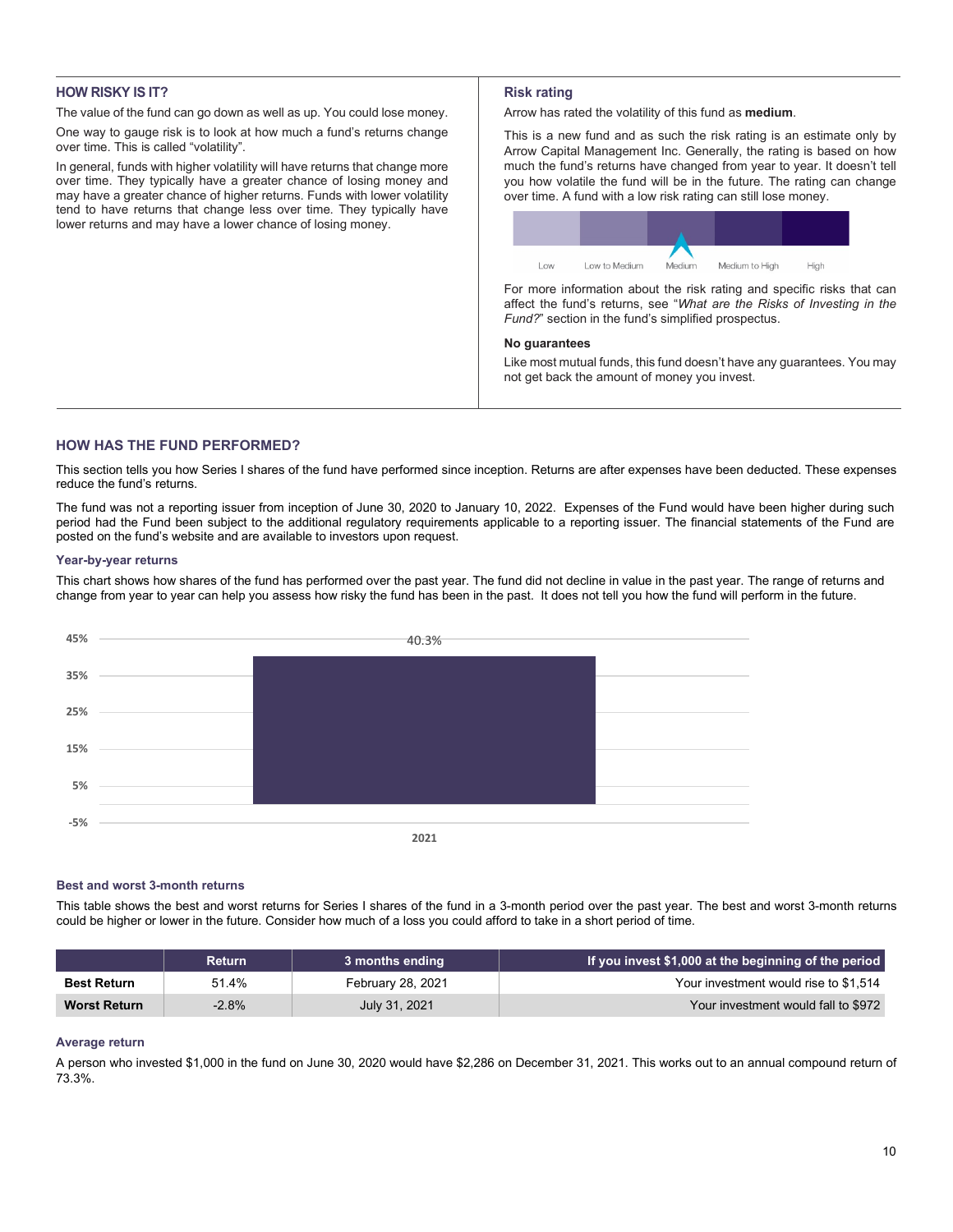## **WHO IS THIS FUND FOR?**

#### Investors who:

- Are looking for a medium to long term investment
- Want to invest in a diversified portfolio of equity and fixed income securities
- Are comfortable with a medium risk level
- ! This series is not appropriate if you require income from your investment

# **A WORD ABOUT TAX**

In general, you'll have to pay income tax on any money you make on a fund. How much you pay depends on the tax laws where you live and whether or not you hold the fund in a registered plan, such as a Registered Retirements Savings Plan or a Tax-Free Savings Account.

Keep in mind that if you hold your fund outside a registered plan, fund distributions are included in your income for tax purposes, whether you get them in cash or have them reinvested. If you hold your fund inside a registered plan, you will include fund distributions and other amounts you withdraw from your registered plan in your income for tax purposes. Different rules apply for Tax-Free Savings Accounts.

# **HOW MUCH DOES IT COST?**

The following tables show the fees and expenses you could pay to buy, own and sell Series I shares of the fund.

The fees and expenses – including any commissions – can vary among series of a fund and among funds. Higher commissions can influence representatives to recommend one investment over another. Ask about other funds and investments that may be suitable for you at a lower cost.

### **Sales charges**

You have to choose a sales charge option when you buy the fund. Ask about the pros and cons of each option.

|                      | What you pay                      |                                                 |                                                                                                                                                                            |  |
|----------------------|-----------------------------------|-------------------------------------------------|----------------------------------------------------------------------------------------------------------------------------------------------------------------------------|--|
| Sales charge option  | In percent $(\%)$                 | In dollars $(\$)$                               | <b>How it works</b>                                                                                                                                                        |  |
| Initial sales charge | 0% to 5% of the amount<br>you buy | \$0 to \$50 on every<br>$\vert$ \$1,000 you buy | You and your representative decide on the rate.<br>The initial sales charge is deducted from the amount you buy. It goes to<br>your representative's firm as a commission. |  |

## **Fund expenses**

You don't pay these expenses directly. They affect you because they reduce the fund's returns.

The fund's expenses are made up of the management fee, operating expenses and trading costs. The Series I share's annual management fee is negotiable up to a maximum of 1.95% of the series value. The information is not available because the series has not been distributed under a simplified prospectus for 12 consecutive.

#### **Performance fee**

The fund will pay to Arrow in respect of each calendar year of the fund a performance fee per share equal to 15% of the amount by which the Adjusted Net Asset Value (as defined in the prospectus) per share at the end of the fiscal year exceeds the highest year end Adjusted Net Asset Value per share previously achieved. No performance fee will be payable unless the Adjusted Net Asset Value per share at the end of such fiscal year exceeds the Net Asset Value per share at the end of the preceding year (or on the date the shares are first issued), adjusted for distributions, by a minimum of 5% (the "Hurdle Rate"). The performance fee will be estimated and accrued each Valuation Date. If any shares of a fund are purchased during the calendar year, the Hurdle Rate will be prorated in the calculation of the performance fee with respect to those shares. If any shares of a Fund are redeemed prior to the end of a calendar year, a performance fee will be payable on the redemption date in respect of each such shares.

## **More about the trailing commission**

The trailing commission is an ongoing commission. It is paid for as long as you own the fund. It is for the services and advice that your representative and their firm provide to you.

Arrow pays the trailing commission to your representative's firm. It is paid from the fund's management fee and is based on the value of your investment. The rate depends on the sales charge option you choose.

Series I shares of the fund may pay a trailing commission to your representative's firm that is negotiated between your representative's firm and Arrow. The trailing commission can range from 0% to 1.00%, which equals \$0 to \$10 on every \$1,000 invested.